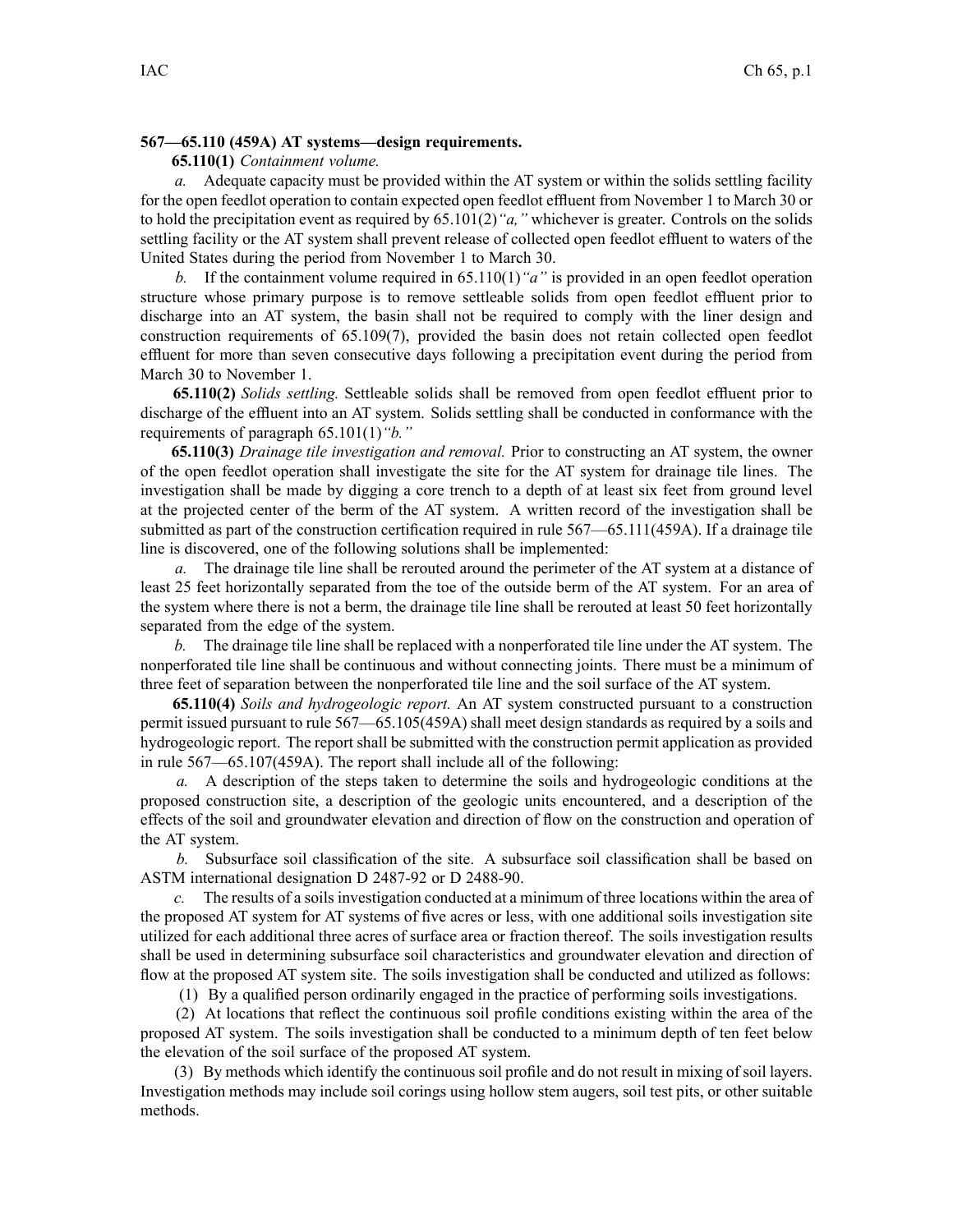(4) If located in karst terrain, at least one soil coring shall be taken to <sup>a</sup> minimum depth of 25 feet below the elevation of the soil surface of the proposed AT system or into bedrock, whichever is shallower. The department may accep<sup>t</sup> well log information from the department's Geosam database in lieu of the coring. If bedrock is encountered, adequate investigation of the bedrock formation shall be made to determine if it consists of limestone, dolomite, or other soluble rock.

(5) Soil core holes may be used to determine current groundwater levels by completing the core holes as temporary monitoring wells and measuring the water levels in these wells not earlier than seven days after installation.

(6) Upon abandonment of the soil core holes, all soil core holes, including those developed as temporary water level monitoring wells, shall be plugged with concrete, Portland cement concrete grout, bentonite, or similar materials.

(7) If soil test pits or other excavation methods are used in conducting the soils investigation, upon closure these excavations must be filled with suitable materials and adequately compacted to ensure they will not compromise the integrity of the AT system.

**65.110(5)** *Hydrology—groundwater table.* For purposes of this rule, groundwater table is the seasonal high-water table determined by <sup>a</sup> professional engineer, <sup>a</sup> groundwater professional certified pursuan<sup>t</sup> to 567—Chapter 134, or qualified staff from the department or Natural Resources Conservation Service (NRCS). If <sup>a</sup> construction permit is required, the department must approve the groundwater table determination.

*a. Groundwater level measurements.* Groundwater levels shall be measured using at least one of the following methods:

(1) Temporary monitoring wells. Three temporary monitoring wells shall be developed to <sup>a</sup> minimum of ten feet below the surface of the proposed AT system and constructed in accordance with requirements of 567—subrule 110.11(8). The top of the wellscreen shall be within five feet of the ground surface. These monitoring wells may be installed in the soil core holes developed as par<sup>t</sup> of conducting the soils investigation required in paragraph 65.110(4)*"c."*

(2) Test pits. Test pits may be used in lieu of temporary monitoring wells to determine the seasonal high-water table or prior to the construction of an AT system to ensure the required separation distance to the seasonal high-water table is being met. The bottom of each pit shall be <sup>a</sup> minimum of five feet below the proposed surface of the AT system. However, if the test pit is also being used to conduct the soils investigation required in 65.110(4)*"c,"* the bottom of the pit shall be <sup>a</sup> minimum of ten feet below the surface of the proposed AT system. Each pit shall be allowed to remain open and unaltered for <sup>a</sup> minimum of seven days for viewing by the department or NRCS qualified staff. Adequate protection (temporary berms and covers) shall be provided to preven<sup>t</sup> surface runoff from entering the test pits. Test pits shall be located as needed to provide an accurate assessment of soil materials and seasonal high groundwater levels throughout the area of the proposed AT system. A description of the materials presen<sup>t</sup> in the test pit shall be documented by all of the following:

- $\bullet$ Digital photos;
- $\bullet$ Description of soils including mottling;
- $\bullet$ Weather conditions both prior to and during the period in which test pits are open.

*b. Determination ofseasonal high-watertable.* The seasonal high-water table shall be determined by considering all relevant data, including the groundwater levels measured in the temporary monitoring wells or test pits not earlier than seven days following installation, NRCS soil survey information, soil characteristics such as color and mottling found in soil cores and test pits, other existing water table data, and other pertinent information. If <sup>a</sup> drainage system for artificially lowering the groundwater table will be installed in accordance with the requirements of paragraph 65.110(6)*"g"* or 65.110(7)*"g,"* the level to which the groundwater table will be lowered will be considered to represen<sup>t</sup> the seasonal high-water table.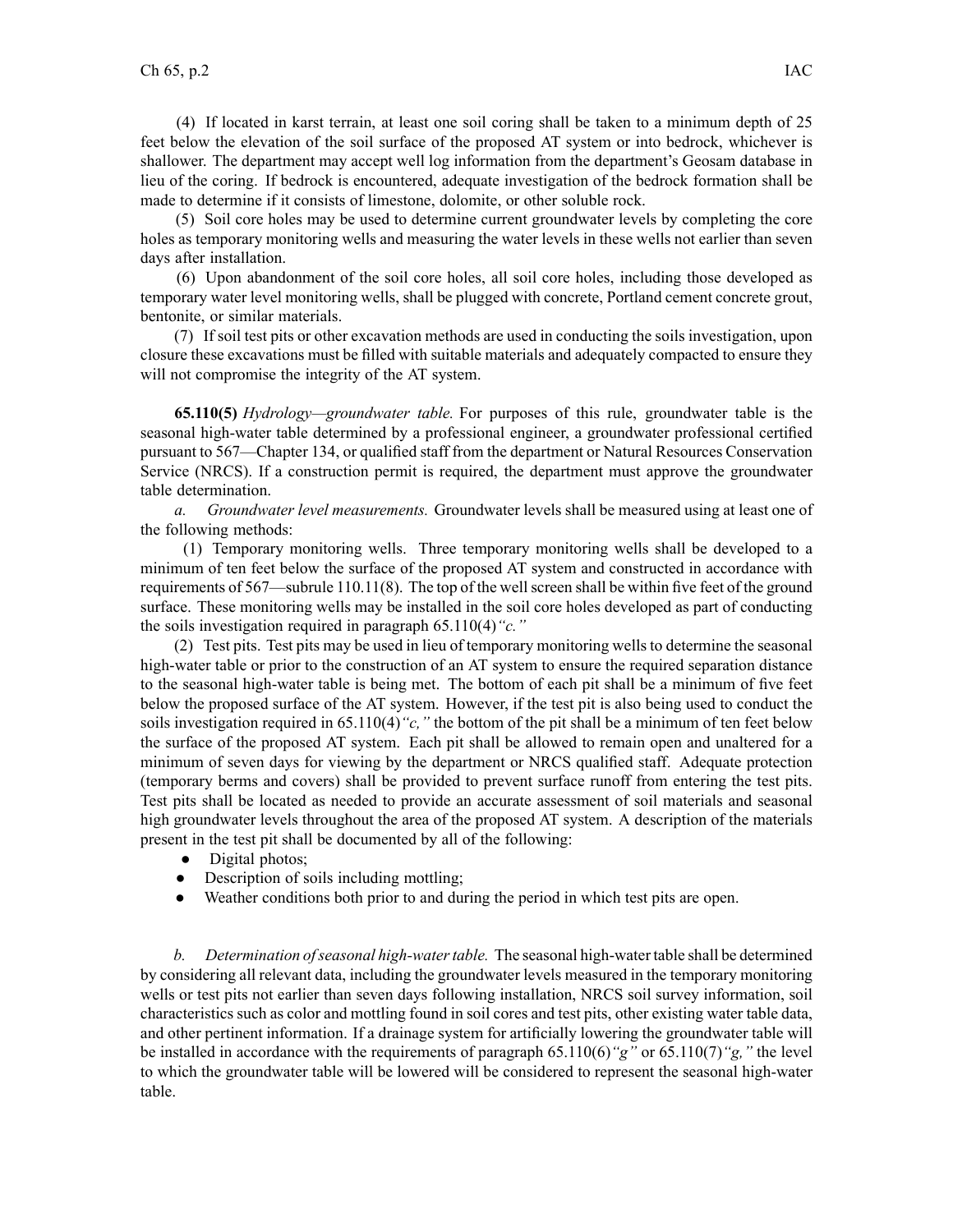# **65.110(6)** *Vegetative infiltration basin followed by vegetative treatment area.*

*a. Computer modeling.* Results of predictive computer modeling for the proposed AT system shall be used to determine suitability of the proposed site for the AT system and to predict performance of the AT system as compared to the use of <sup>a</sup> 25-year, 24-hour runoff containment system, over <sup>a</sup> 25-year period. A summary of the computer modeling results shall be provided to the department.

*b. Size.* The computer model used to determine if the proposed AT system will meet the equivalent performance standard shall also be used to establish the minimum required size of the VIB and VTA. However, the size of the VIB shall not be less than 30 percen<sup>t</sup> of the total drainage area (feedlot and other) served by the basin, and the size of the VTA shall not be less than 30 percen<sup>t</sup> of the surface area of the VIB.

*c. Slope.* The following slope requirements apply to the constructed system components.

(1) VIB. The maximum slope of the constructed VIB shall not exceed 1 percent.

(2) VTA. The constructed VTA shall be level in one dimension and have <sup>a</sup> slight slope (maximum of 5 percent) in the other dimension.

## *d. Berming.*

(1) VIB. The VIB must be bermed to preven<sup>t</sup> inflow of surface water from outside the VIB and preven<sup>t</sup> surface outflow of feedlot effluent from the VIB.

(2) VTA. The VTA must be bermed to preven<sup>t</sup> inflow of surface water from outside areas.

*e. Spreaders.* Settled open feedlot effluent must be discharged evenly across the top width of the VTA and allowed to slowly flow downslope through the VTA. Level spreaders or other practices may be required to maintain uniform flow of settled open feedlot effluent across the width of the VTA as flow moves downslope through the VTA.

*f. Soil permeability.* Soil permeability within the VIB and VTA must be from 0.6 to 2.0 inches per hour throughout the soil profile to <sup>a</sup> depth of five feet. Soil permeability must be verified by conducting on-site or laboratory soil permeability testing.

*g. Groundwater lowering system.* The seasonal high-water table within the VIB and the VTA must be capable of being lowered to <sup>a</sup> depth of four to five feet with <sup>a</sup> perimeter tile system installed outside of the VIB or VTA. Design information must be provided which demonstrates the adequacy of the proposed groundwater lowering system. The tile system must satisfy the following requirements:

(1) If the tile system does not have <sup>a</sup> surface outlet accessible on the property where the AT system is located, <sup>a</sup> device to allow monitoring of the water in the tile system and <sup>a</sup> device to allow shutoff of the flow in the tile system must be installed.

(2) Tile lines in the system must be installed horizontally at least 25 feet away from the outside toe of the berm of the VIB or VTA.

*h. Tile system to enhance infiltration within the VTA.* A tile system may be installed at the perimeter of the VTA cells to enhance infiltration within the VTA. The tile system must satisfy the following requirements:

(1) Tile lines shall be installed at the centerline of the berms of the VTA cells.

(2) The tile lines shall be constructed such that no settled open feedlot effluent can enter the lines excep<sup>t</sup> through infiltration through the soil profile.

(3) A shutoff valve and sampling point located downslope of the VTA cell shall be provided for each individual tile line. However, if multiple tile lines are brought together into <sup>a</sup> common tile line, <sup>a</sup> single shutoff valve and sampling point may be utilized.

(4) Monitoring of the tile lines must be conducted in accordance with the requirements of 65.104(9)*"d"*(2).

*i. Depth to sands, gravels, or glacial outwash.*

(1) VIB. A VIB is not allowed if the depth to sands, gravels, or glacial outwash is less than ten feet.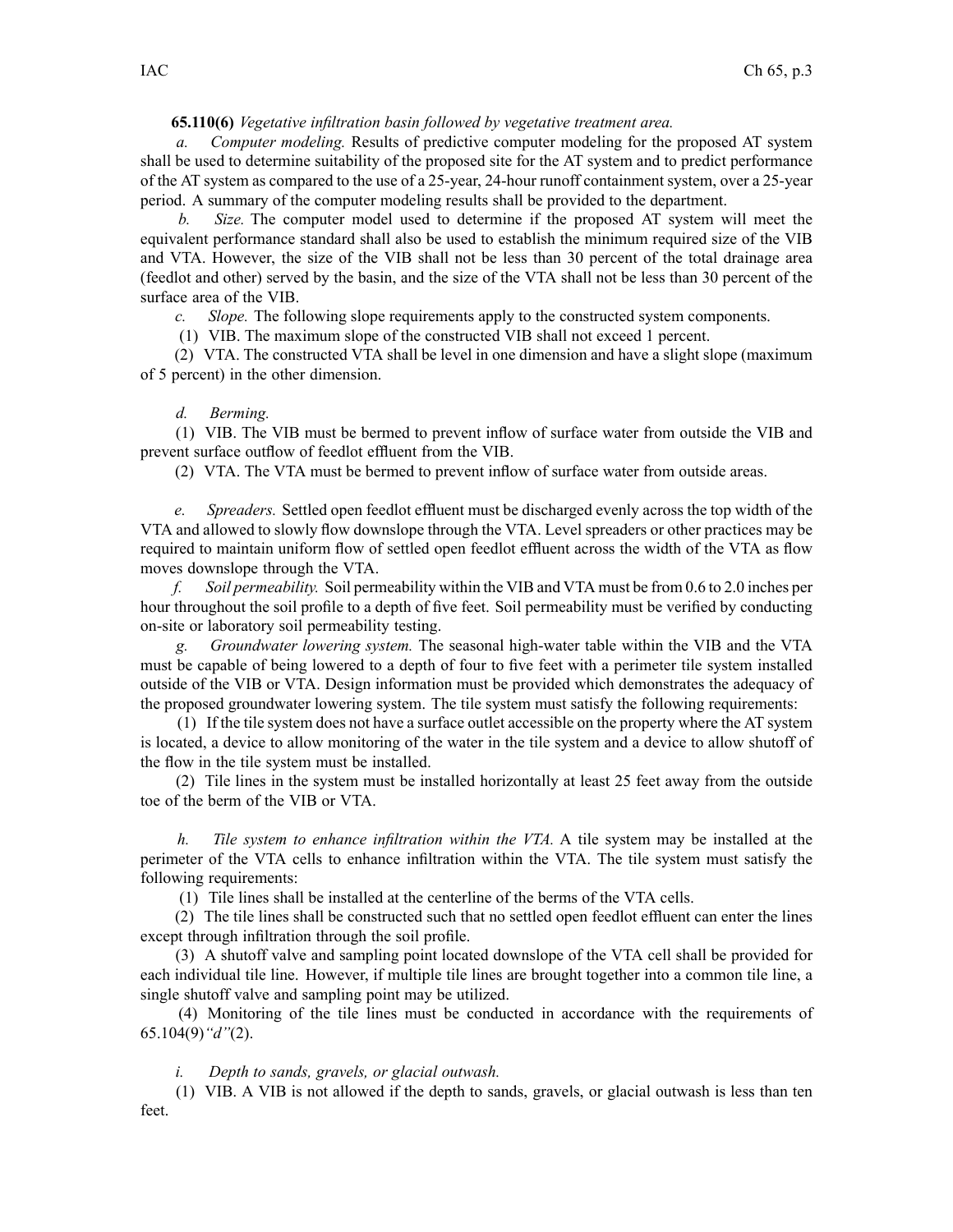(2) VTA. A VTA is not allowed if the depth to sands, gravels, or glacial outwash is less than six feet.

(3) A soils investigation that documents sands found are in isolated sand lenses that will not have <sup>a</sup> significant impact on subsurface water flow or groundwater quality shall not prohibit use of the site.

*j. Depth to bedrock.* A minimum of ten feet of overburden or loose material must exist between the surface of the constructed VIB or VTA and underground bedrock.

*k. Flooding.* Both the VIB and the VTA must be constructed in areas which are not subject to flooding more frequently than once in 25 years.

*l. Distance to water bodies.* The following distances, measured along the path of water flow, shall be provided between the point of discharge from the VTA and the receiving water body.

(1) Designated use streams referenced in 567—subrule 61.3(5). A minimum distance of 500 feet or one-half foot distance per animal unit capacity of the open feedlot area which drains to the VTA, whichever is greater, shall be provided.

(2) All other uncrossable intermittent streams. A minimum distance of 200 feet shall be provided.

## **65.110(7)** *Stand-alone VTA.*

*a. Computer modeling.* Results of predictive computer modeling for the proposed alternative technology system shall be used to determine suitability of the proposed site for the system and to predict performance of the alternative technology system as compared to the use of <sup>a</sup> 25-year, 24-hour runoff containment system, over <sup>a</sup> 25-year period. A summary of the computer modeling results shall be provided to the department.

*b. Size.* The computer model used to determine if the proposed AT system will meet the equivalent performance standard shall also be used to establish the minimum required size of the VTA. However, in no case shall the size of the VTA be less than the following:

(1) 50 percen<sup>t</sup> of the total drainage area (feedlot and other) served if the soil permeability is from 0.6 to 2.0 inches per hour.

(2) 100 percen<sup>t</sup> of the total drainage area (feedlot and other) served if the soil permeability is from 0.2 to 0.6 inches per hour.

*c. Slope.* The constructed VTA shall be level in one dimension and have <sup>a</sup> slightslope (maximum of 5 percent) in the other dimension.

*d. Berming.* The VTA must be bermed to preven<sup>t</sup> inflow of surface water from outside areas.

*e. Spreaders.* Settled open feedlot effluent must be discharged evenly across the top width of the VTA and allowed to slowly flow downslope through the VTA. Level spreaders or other practices may be required to maintain uniform flow of settled open feedlot effluent across the width of the VTA as flow moves downslope through the VTA.

*f. Soil permeability.* Soil permeability within the VTA must be from 0.2 to 2.0 inches per hour throughout the soil profile to <sup>a</sup> depth of five feet. Soil permeability must be verified by conducting on-site or laboratory soil permeability testing.

*g. Groundwater lowering system.* The seasonal high-water table within the VTA must be capable of being lowered to <sup>a</sup> depth of four to five feet with <sup>a</sup> perimeter tile system installed outside of the VTA. Design information must be provided which demonstrates the adequacy of the proposed groundwater lowering system. The tile system must satisfy the following requirements:

(1) If the tile system does not have <sup>a</sup> surface outlet accessible on the property where the AT system is located, <sup>a</sup> device to allow monitoring of the water in the tile system and <sup>a</sup> device to allow shutoff of the flow in the tile system must be installed.

(2) Tile lines in the system must be installed horizontally at least 25 feet away from the outside toe of the berm of the VTA.